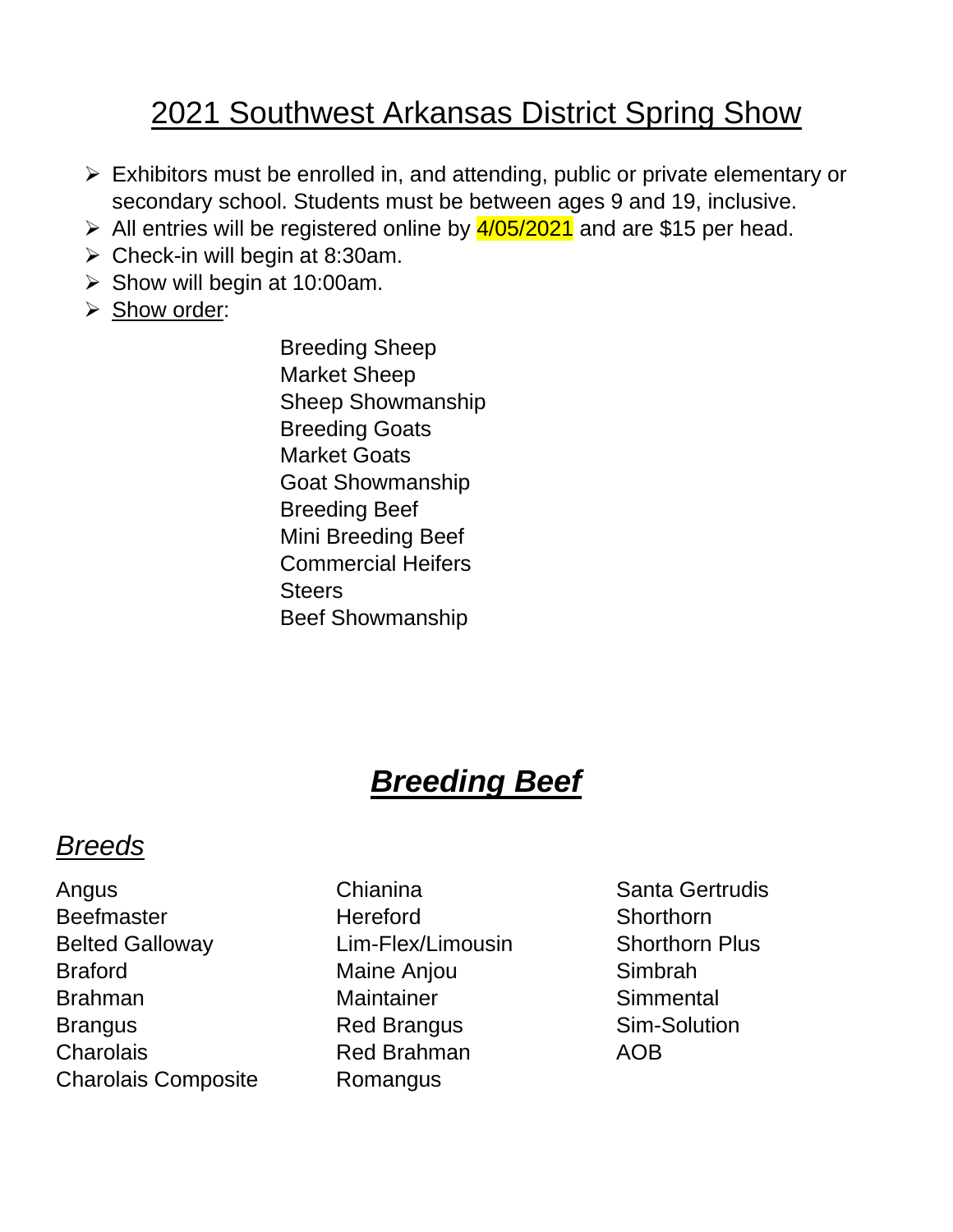#### *Classes*

- 01 Junior heifer calved between December 1 January 31, 2021
- 02 Late senior heifer calved between October 1 November 30, 2020
- 03 Early senior heifer calved between August 1 September 30, 2020
- 04 Late summer heifer calved between June 1 July 31, 2020
- 05 Early summer heifer calved between April 1 May 31, 2020
- 06 Late junior yearling heifer calved between February 1 March 31, 2020
- 07 Early junior yearling heifer calved between December 1 January 31, 2020
- 08 Senior yearling heifer calved between August 1 November 30, 2019
- 09 Late senior heifer calved between October 1 November 30, 2019
- 10 Early senior heifer calved between August 1 September 30, 2019
- 11 Late summer heifer calved between June 1 July 31, 2019
- 12 Early summer heifer calved between April 1 May 31, 2019
- 13 Late senior heifer calved between February 1 March 31, 2019
- 14 Senior heifer calved between December 1 January 31, 2019
- 21 Junior bull calved between December 1 January 31, 2021
- 22 Late senior bull calved between October 1 November 30, 2020
- 23 Early senior bull calved between August 1 September 30, 2020
- 24 Late summer bull calved between June 1 July 31, 2020
- 25 Early summer bull calved between April 1 May 31, 2020
- 26 Late junior yearling bull calved between February 1 March 31, 2020
- 27 Early junior yearling bull calved between December 1 January 31, 2020
- 28 Senior yearling bull calved between August 1 November 30, 2019
- 29 Late senior bull calved between October 1 November 30, 2019
- 30 Early senior bull calved between August 1 September 30, 2019
- 31 Late summer bull calved between June 1 July 31, 2019
- 32 Early summer bull calved between April 1 May 31, 2019
- 33 Late senior bull calved between February 1 March 31, 2019
- 34 Senior bull calved between December 1 January 31, 2019

# *Mini Breeding Beef*

Mini breeding beef will have the same breeds and classes as breeding beef. Please pay attention to which division, "Breeding Beef" or "Mini Breeding Beef", you are entering your animal in.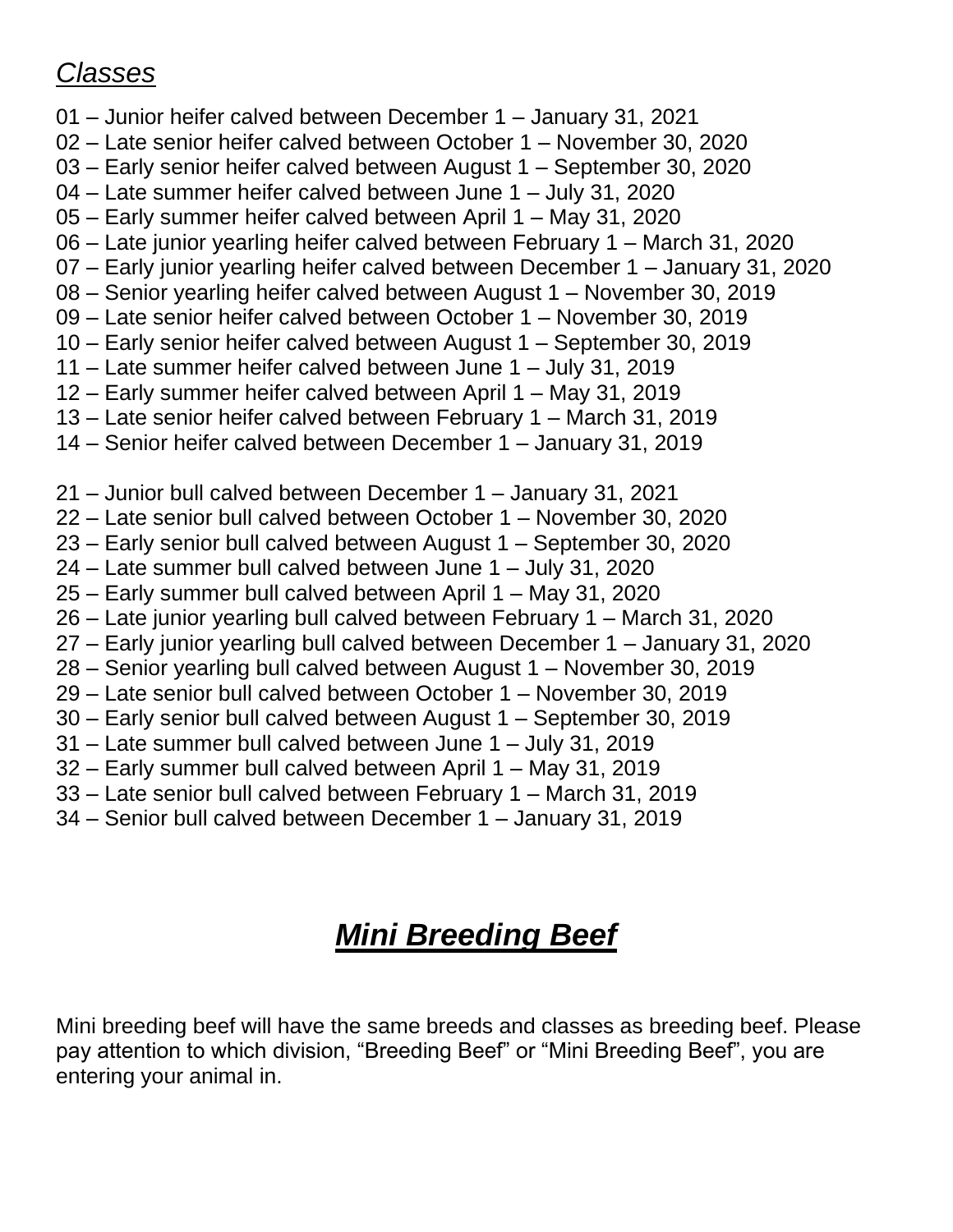### *Commercial Heifers*

- 1. Only commercial and crossbred females may be exhibited in this show. No registration certificate is required.
- 2. All heifers in these classes must be the type, quality, and finish to be creditable to the livestock show.
- 3. Any changes in classification or weights must be done on the scales as heifers are weighed.

*Classes*

01 – American

02 – Non-American

#### *Steers*

- 1. There is no maximum weight.
- 2. Steers will be shown by weight.
- 3. Classes will be determined by show committee.

*Class*

01 – Steer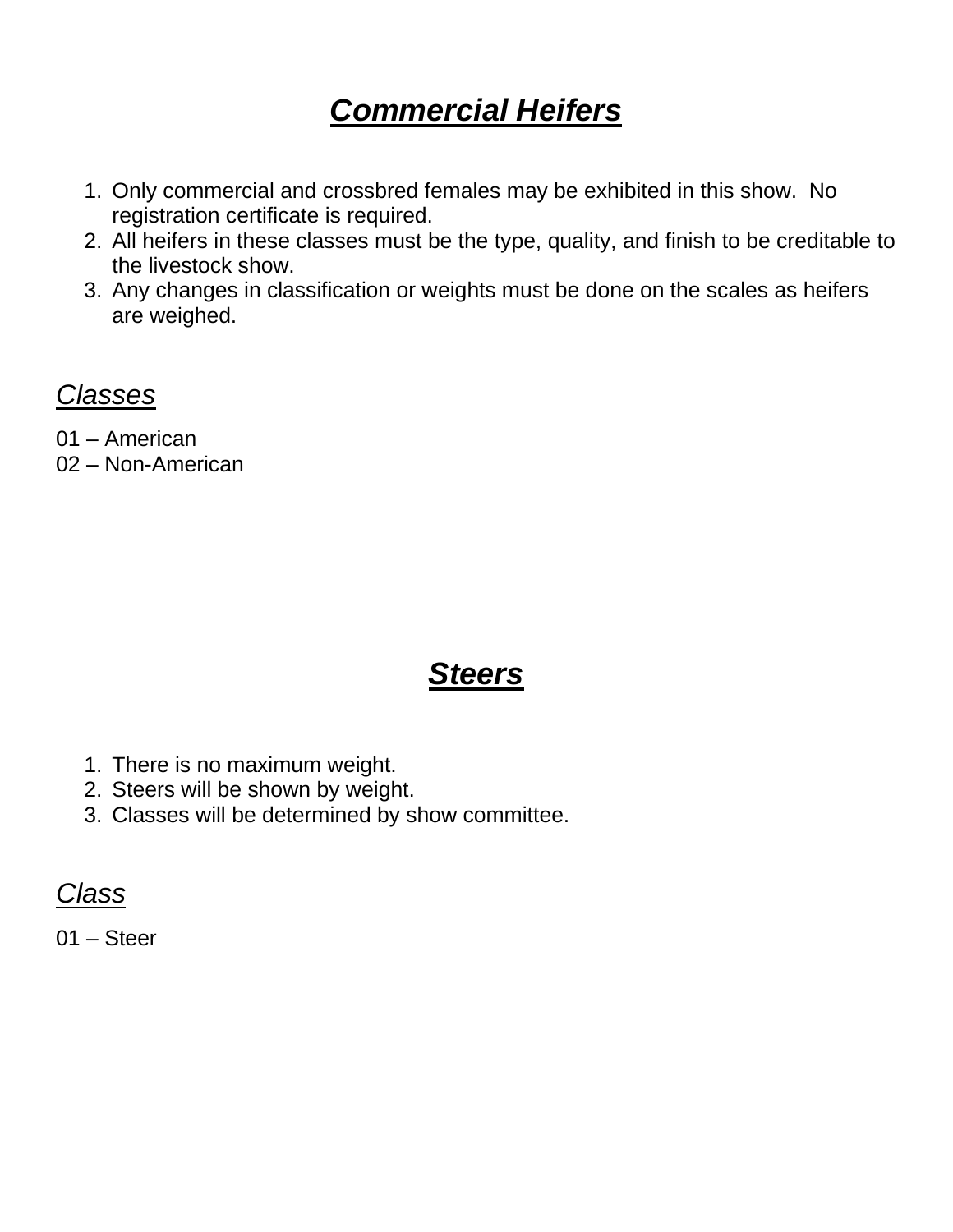### *Market Goats*

- 1. ALL goats must have a Premise Ear ID Tag following rules of the Arkansas Livestock & Poultry Commission. MUST BE OFFICIAL USDA TAG, AND CAN BE ORDERED VIA USDA AT (866)873-2824.
- 2. Market Wether & Market Does will be weighed and broken into classes by weight. Maximum weight of 70lbs.
- 3. Any breed of goat or cross may be shown.
- 4. Market goats may be horned, but horns must be tipped.

#### *Class*

01 – Market Goat

## *Percentage and Full Blood Goats*

#### *Classes*

- 01 Percentage doe, 0-3 months
- 02 Percentage doe, 3-6 months
- 03 Percentage doe, 6-9 months
- 04 Percentage doe, 9-12 months
- 05 Percentage doe, 13-18 months
- 06 Percentage doe, 19-24 months
- 21 Full blood doe, 0-3 months
- 22 Full blood doe, 3-6 months
- 23 Full blood doe, 6-9 months
- 24 Full blood doe, 9-12 months
- 25 Full blood doe, 13-18 months
- 26 Full blood doe, 19-24 months